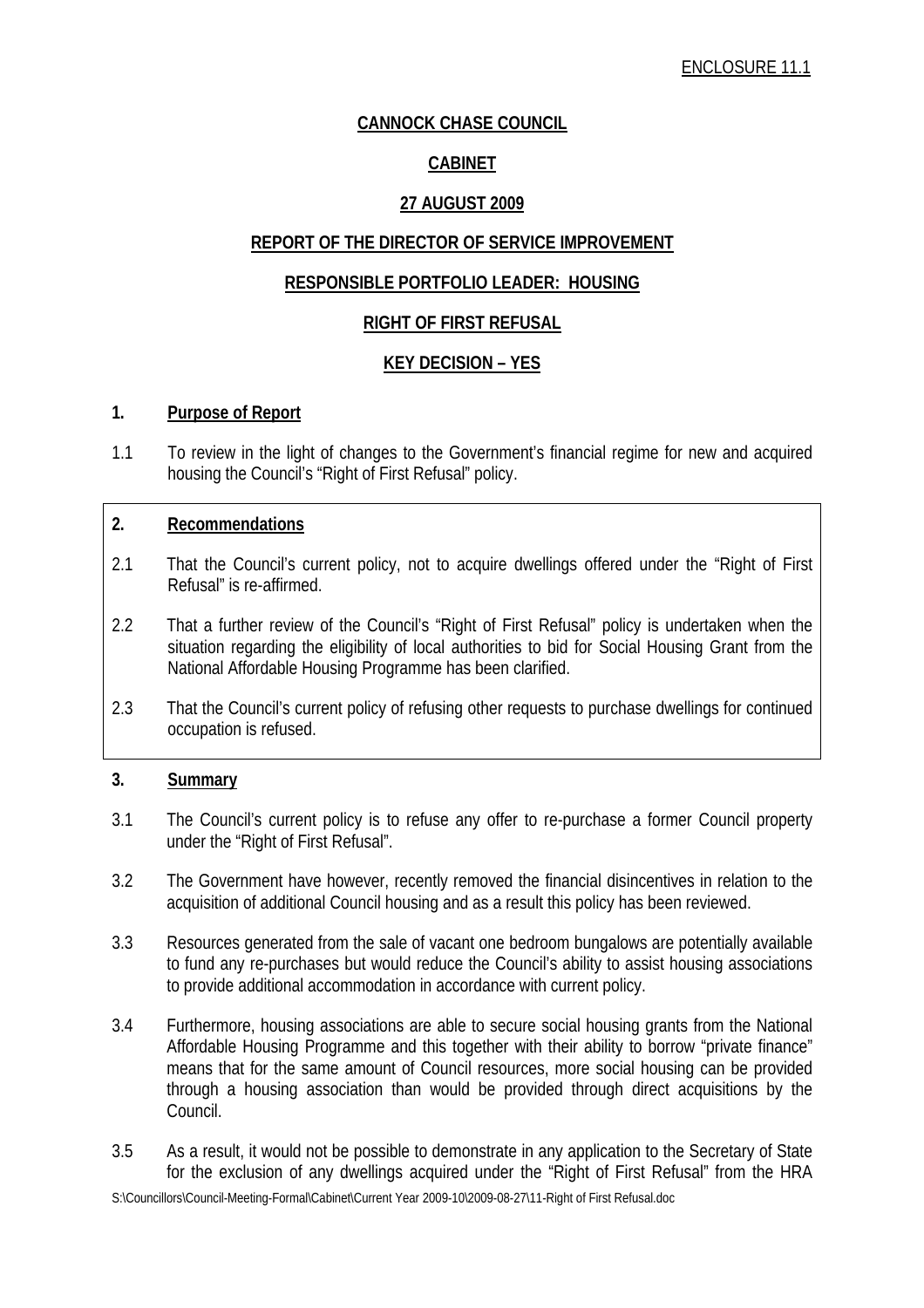subsidy system demonstrated "value for money" in comparison with the continued funding of housing associations.

- 3.6 It is therefore proposed that the Council's existing policy, not to acquire former Council dwellings which are offered fro re-purchase under the "Right of First Refusal" is reaffirmed.
- 3.7 Changes are however expected, which would enable local authorities to bid for Social Housing Grant from the National Affordable Housing Programme. It is therefore also suggested that when the situation has been clarified, the Council's "First Offer of Refusal Policy" is reviewed again.
- 3.8 The Council occasionally receive other requests from owner-occupiers to purchase their homes, a number of which also request that the existing occupants remain in occupation as Council tenants. In view of the financial disadvantages and in some cases the absence of a vacant dwelling, it is also the Council's existing policy to refuse such requests. It is again suggested that the Council's existing policy is reaffirmed.

### **4. Background**

- 4.1 Under section 156A of the Housing Act 1985 (as amended by the Housing Act 2004) tenants who have purchased their home under the Right to Buy and wish to sell it within 10 years, are required to offer it initially to the Council or another social landlord for re-purchase at full market value.
- 4.2 The market value must be agreed between the two parties and if this cannot be agreed this will be determined by the District Valuer. If an offer to re-purchase a former Council property has not been accepted within 8 weeks, the owner is "free" to sell the property on the open market.
- 4.3 This requirement is termed the "Right of First Refusal".

# **5. The Council's Current Policy**

- 5.1 Until recently, the Council housing finance regime redistributed revenue (through the HRA subsidy system) and capital receipts (through pooling) from new or acquired housing and existing housing on the same basis.
- 5.2 No provision was made within the HRA subsidy system for financing the capital costs of new or acquired Council housing. As the assumed rent income would exceed the Government's prescribed management and maintenance allowances, this would worsen a local authority's HRA subsidy position. In the case of Cannock Chase which is in a position of negative subsidy, the amount of subsidy paid to the Government would increase with every additional dwelling which was built or acquired.
- 5.3 In addition, 75% of the net receipts from properties sold under the Right to Buy are paid to the Government and are pooled centrally. As a result, a local authority would risk losing most of its capital investment if a new or acquired dwelling was sold.
- 5.4 As a result of these financial disincentives, the Council's current policy is to refuse any offers to re-purchase any dwellings under the "Right of First Refusal".

S:\Councillors\Council-Meeting-Formal\Cabinet\Current Year 2009-10\2009-08-27\11-Right of First Refusal.doc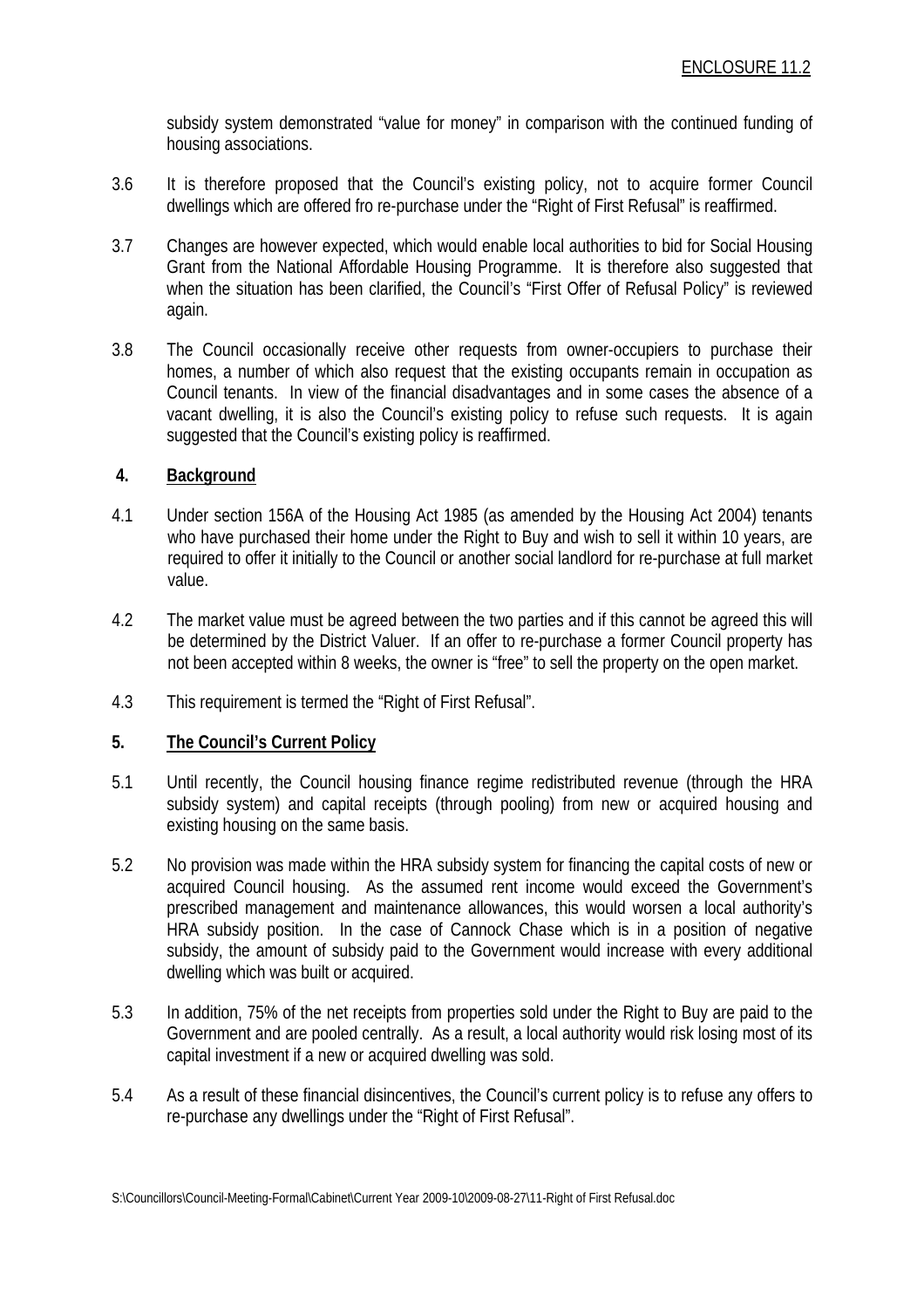### **6. Changes to the Government's Financial Regime for New and Acquired Housing**

- 6.1 The Housing Policy Development Committee on 24 February 2009 considered a consultation paper issued by the Department for Communities and Local Government on excluding new and acquired Council housing from Housing Revenue Account subsidy and pooling. The consultation paper proposed (at a date then to be determined) that local authorities would be able to retain:-
	- (a) All the rent income from newly built or acquired dwellings;
	- and (b) All of the capital receipts from newly built or acquired dwellings, provided that these are used for affordable or regeneration projects.
- 6.2 Local authorities would however, have to apply to the Secretary of State for any new or acquired dwellings to be excluded from the HRA subsidy system. As part of the required applications it was proposed that local authorities would need to demonstrate through a "robust options appraisal" that direct building or acquisition provided "value for money" in comparison to alternative action.
- 6.3 The Housing Policy Development Committee recommended a proposed response from the Council in respect of the consultation paper which was subsequently endorsed by Cabinet on 24 April 2009.
- 6.4 The Housing Minister on 30 June 2009 announced the outcomes of the Government's Review of Council Housing Finance which were reported to Cabinet on 23 July 2009. A consultation paper has now been published and will be considered as a future report.
- 6.5 However, the Minister also stated (within his announcement) that the proposals to exclude new and acquired Council housing from Housing Revenue Account subsidy and pooling were to be implemented with immediate effect. This change in Government policy has implications for the Council's current "Right of First Refusal" policy and as a result this has been reviewed.

## **7. Review of Current Policy**

- 7.1 As the financial disincentives in relation to acquiring additional Council housing have been removed the Council could choose to re-purchase former Council houses (sold under the Right to Buy) in accordance with the "Right of First Refusal".
- 7.2 Capital resources generated from the sale of one-bedroom bungalows are potentially available to finance such acquisitions at the present time and £317,592 remains uncommitted. Acquisitions could be restricted to the re-purchase of houses which are in high demand and would help ease "the pressure" on the Housing Register.
- 7.3 Such action would however, reduce the Council's ability to assist housing associations to build or acquire additional accommodation and would necessitate a change in the Council's current policy as agreed by Cabinet on 22 January, 2009.
- 7.4 Furthermore, housing associations are able to secure Social Housing Grant from the National Housing Programme (subject to the availability of funding) and this, together with their ability to borrow "private finance" means that for the same amount of Council resources, more social

S:\Councillors\Council-Meeting-Formal\Cabinet\Current Year 2009-10\2009-08-27\11-Right of First Refusal.doc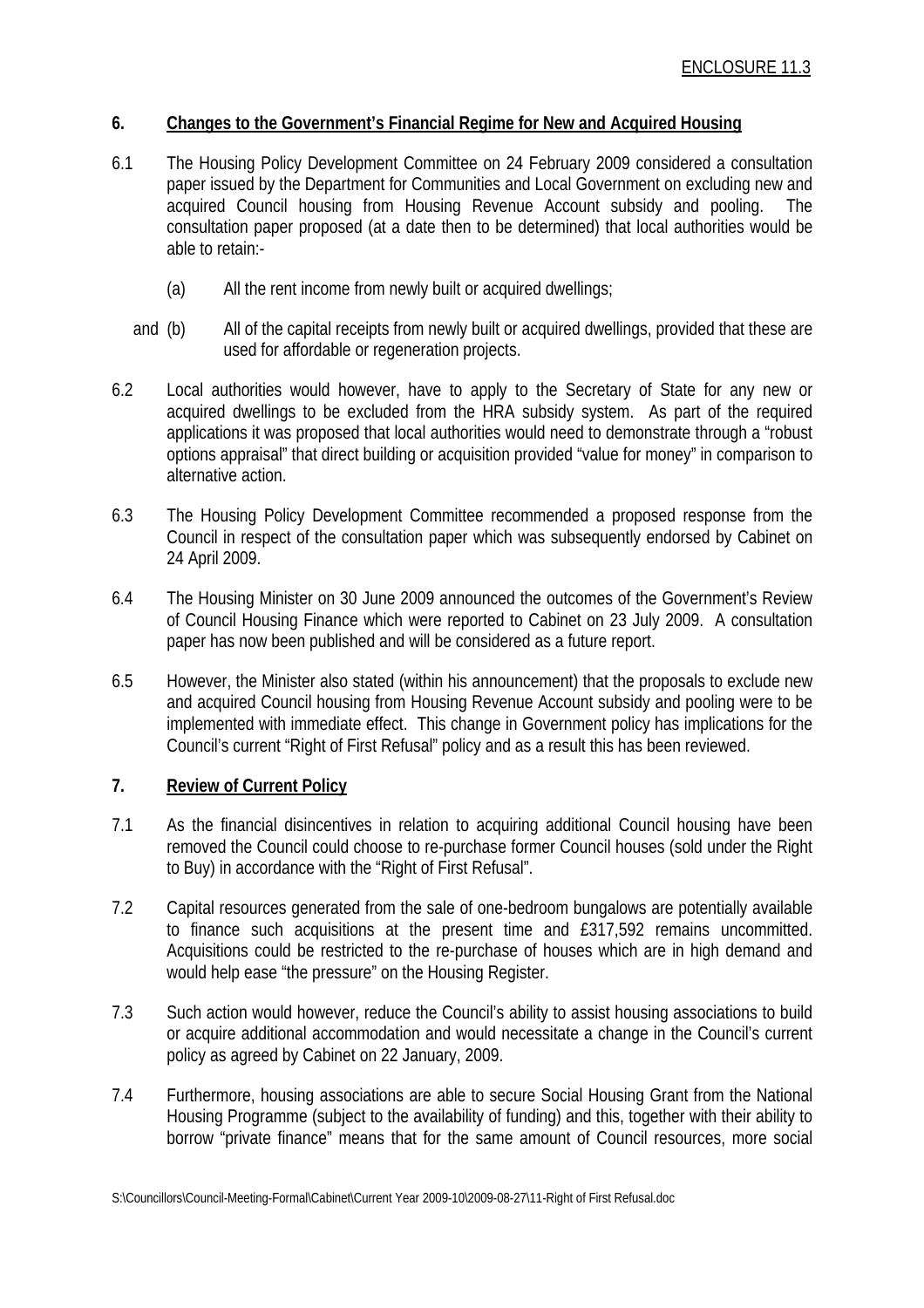housing can be provided through a housing association than would be provided through direct acquisitions by the Council.

- 7.5 As a result, it would not be possible to demonstrate in any application to the Secretary of State for the exclusion of any dwellings acquired under the "Right of First Refusal" from the HRA subsidy system demonstrated "value for money" in comparison with the continued funding of housing associations.
- 7.6 In view of these factors it is proposed that the Council's existing policy, not to acquire former Council dwellings which are offered for re-purchase under the "Right of First Refusal" is reaffirmed.
- 7.7 Whilst local authorities are not currently able to bid for Social Housing Grant from the National Affordable Housing Programme (NAHP) it is understood that this situation will change in approximately 6 months time. As a result and subject to "pre-qualification" as an Investment Partner with the Homes and Communities Agency (HCA) the Council will be able to "compete" for Social Housing Grant with both housing associations and other social housing providers.
- 7.8 An application for the Council to pre-qualify as an HCA Investment Partner is currently being prepared subject to this application being successful and the situation regarding the eligibility of local authorities to bid for Social Housing Grant from the NAHP being clarified, it is suggested that the Council's "First Offer of Refusal Policy" is reviewed again.

# **8. Other Requests for the Council to Purchase Dwellings**

- 8.1 The Council occasionally receive requests from owner-occupiers to purchase their homes. The reasons for these requests vary but primarily relate to difficulties in selling their home on the open market, financial difficulties or problems with maintaining their home as a result of age or ill-health.
- 8.2 A number of these requests also ask the Council to purchase the dwelling and then allow the existing household to remain in occupation as Council tenants.
- 8.3 In view of the financial disadvantages which have previously been outlined in relation to the First Right of Refusal, it is again the Council's policy to refuse such requests.
- 8.4 Furthermore, the purchase of properties to enable the existing household to remain in occupation as a Council tenant would not provide a vacant dwelling to help other households on the Housing Register.
- 8.5 It is therefore suggested that the Council's existing policy not to acquire other dwellings which are offered for sale is also reaffirmed.

# **9. Conclusion and Reasons for Recommendations**

- 9.1 This report reviews the Council's "Right of First Refusal" policy in the light of changes to the Government's financial regime for new and acquired housing.
- 9.2 Whilst the financial disincentives in relation to the acquisition of acquired housing have been removed, the Council is not able at the present time to bid for Social Housing Grant. As a result, any request to the Secretary of State to exclude any dwellings acquired under the "Right

S:\Councillors\Council-Meeting-Formal\Cabinet\Current Year 2009-10\2009-08-27\11-Right of First Refusal.doc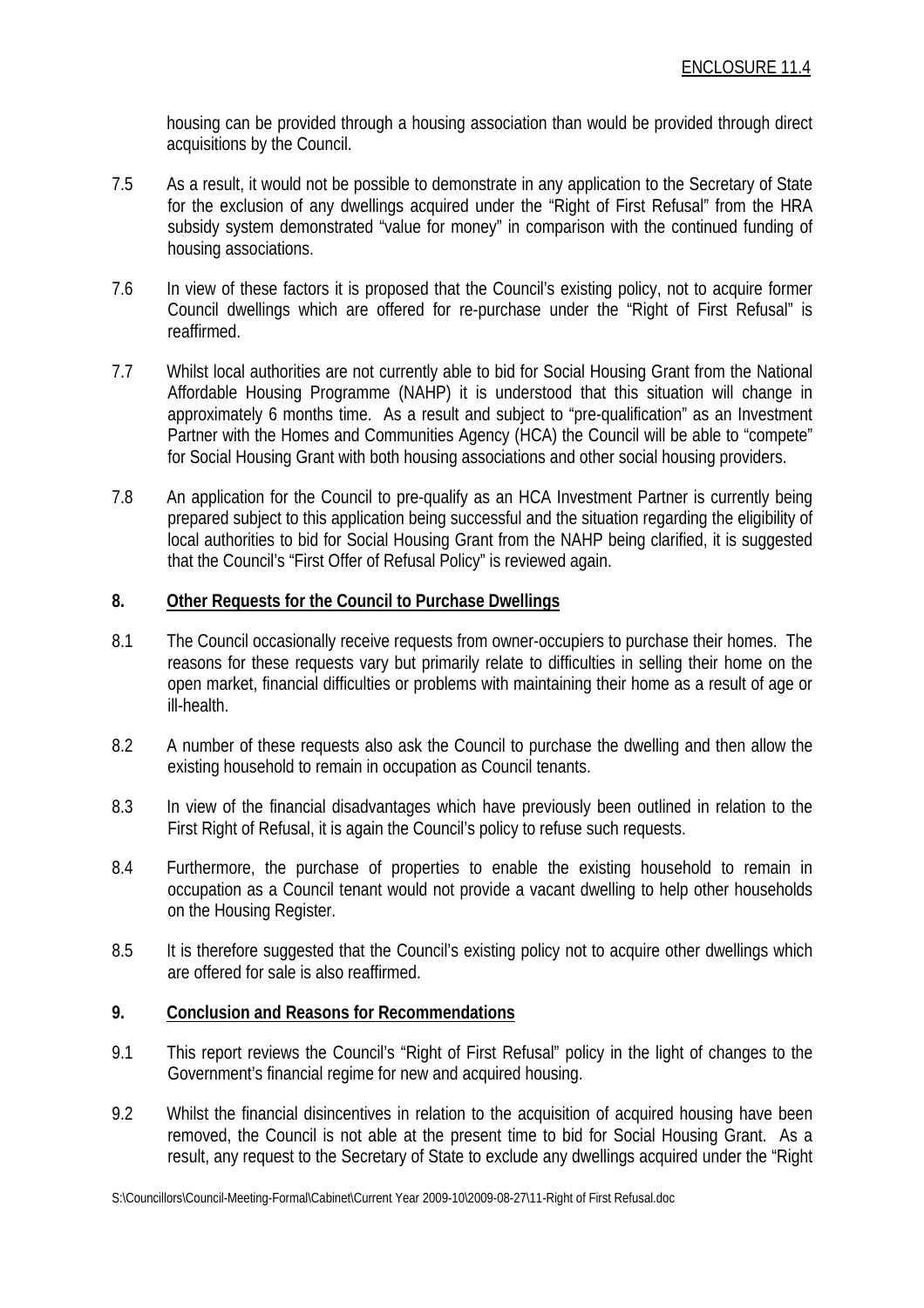of First Refusal" would not demonstrate "value for money" in comparison to the continued funding of housing association development.

- 9.3 It is therefore suggested that the existing policy of not acquiring dwellings is re-affirmed.
- 9.4 It is however, understood that local authorities will be able to bid for Social Housing Grant in the future. It is therefore also suggested that when the situation has been clarified the Council's "First Offer of Refusal" policy is reviewed again.
- 9.5 A number of other requests to purchase dwellings from owner-occupiers are also received and it is again suggested that the Council's existing policy of refusing such requests is reaffirmed.

### **10. Other Options Considered**

10.1 The alternative options are considered in the report.

### **11. Report Author Details**

Ian Tennant (Head of Housing) Ext. 4210.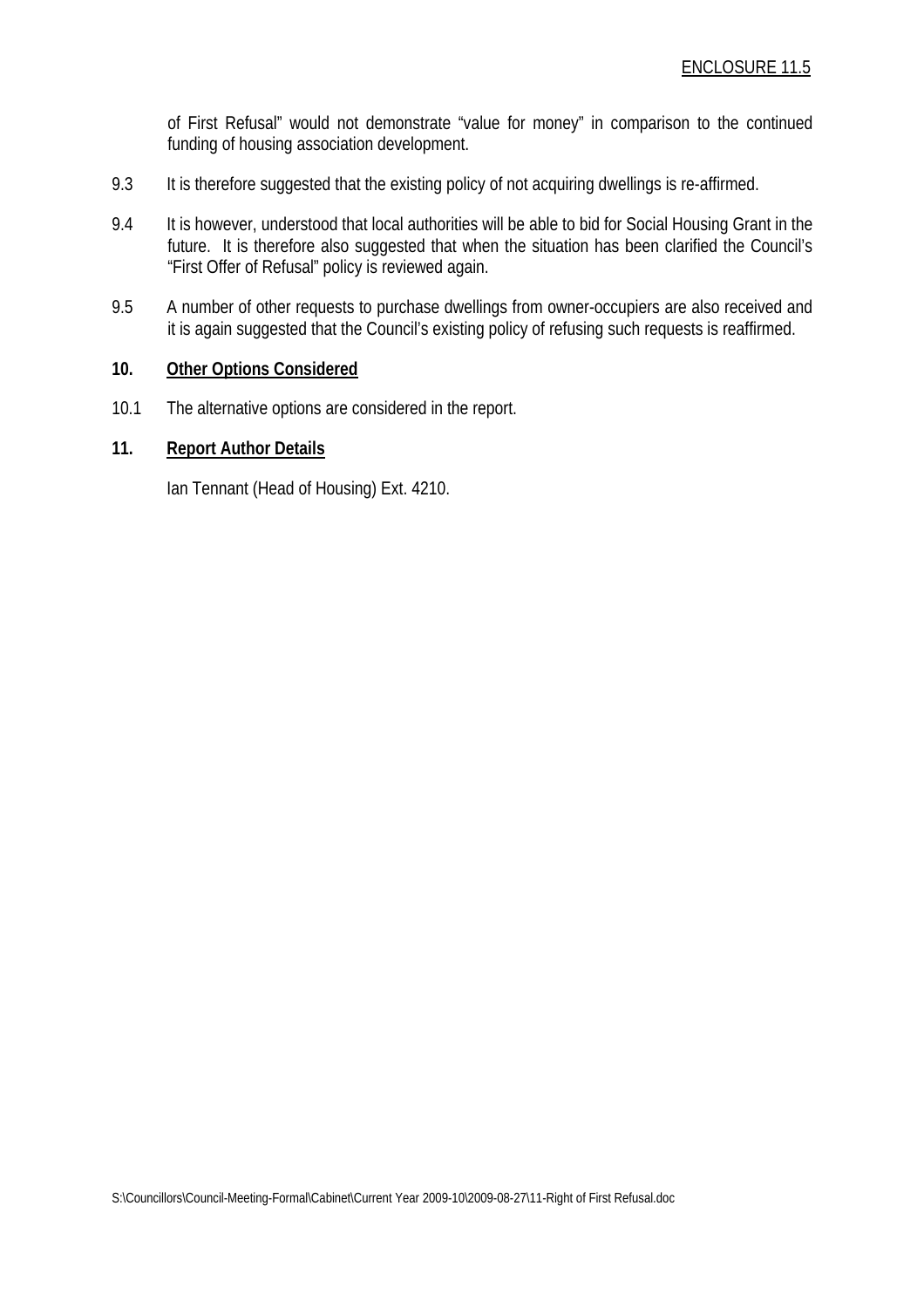# ENCLOSURE 11.6

#### ANNEX 1

# **SCHEDULE OF ADDITIONAL INFORMATION**

| <b>INDEX</b>                                                    |            |
|-----------------------------------------------------------------|------------|
| Contribution to Council Priorities (i.e. CHASE, Corporate Plan) | Section 1  |
| <b>Contribution to Promoting Community Engagement</b>           | Section 2  |
| <b>Financial Implications</b>                                   | Section 3  |
| <b>Legal Implications</b>                                       | Section 4  |
| <b>Human Resource Implications</b>                              | Section 5  |
| Section 17 (Crime Prevention)                                   | Section 6  |
| <b>Human Rights Act Implications</b>                            | Section 7  |
| Data Protection Act Implications                                | Section 8  |
| <b>Risk Management Implications</b>                             | Section 9  |
| <b>Equality and Diversity Implications</b>                      | Section 10 |
| <b>List of Background Papers</b>                                | Section 11 |
| <b>Report History</b>                                           | Section 12 |
| Annovos to the Depart i.e. conjes of correspondence, plans etc. |            |

**Annexes to the Report i.e. copies of correspondence, plans etc.**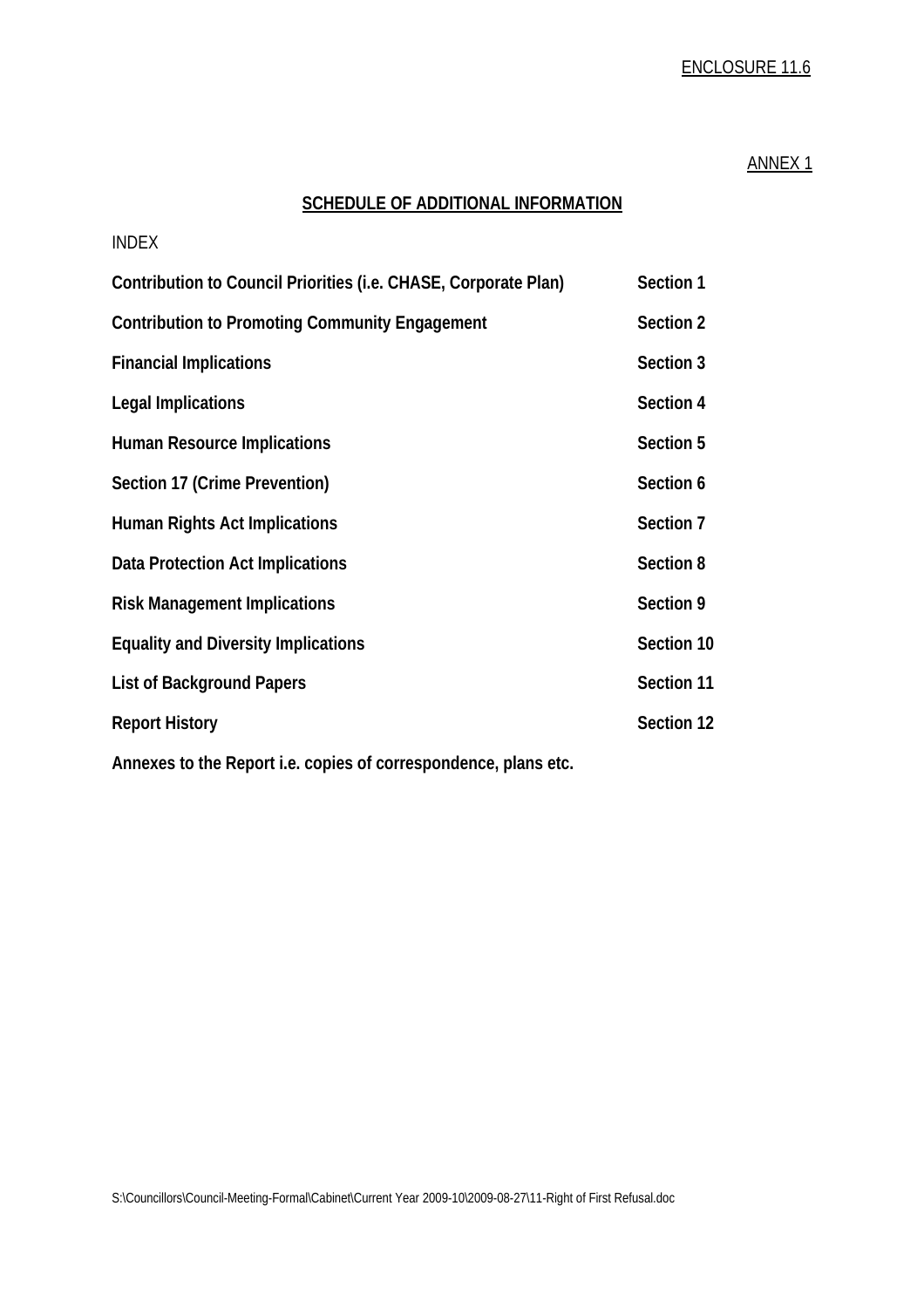## **Section 1**

### **Contribution to Council Priorities (i.e. CHASE, Corporate Plan)**

The acquisition of dwellings under the "Right of First Refusal" would increase the number of dwellings in the Council's housing stock and reduce pressure on the Housing Register. This would contribute to the Healthier Communities, Housing and Older People objective of CHASE.

Additional social housing can however be provided through a continuation of the present policy of funding housing association developments, which would result in a greater contribution to the Healthier Communities, Housing and Older People objective of CHASE.

### **Section 2**

#### **Contribution to Promoting Community Engagement**

The proposals within this report have been discussed with the Chase Tenants and Residents Federation.

### **Section 3**

#### **Financial Implications**

The Financial Implications of the acquisitions of dwellings under the "Right of First Refusal" are referred to throughout the report and can be summarised as follows :

Until recently, the Council housing finance regime redistributed revenue (through the HRA subsidy system) and capital receipts (through pooling) from new or acquired housing and existing housing on the same basis.

No provision was made within the HRA subsidy system for financing the capital costs of new or acquired Council housing. As the assumed rent income would exceed the Government's prescribed management and maintenance allowances, this would worsen a local authority's HRA subsidy position. In the case of Cannock Chase which is in a position of negative subsidy, the amount of subsidy paid to the Government would increase with every additional dwelling which was built or acquired.

In addition, 75% of the net receipts from properties sold under the Right to Buy are paid to the Government and are pooled centrally. As a result, a local authority would risk losing most of its capital investment if a new or acquired dwelling was sold.

Whilst the financial disincentives in relation to the acquisition of acquired housing have been removed, the Council is not able at the present time to bid for Social Housing Grant.

Housing associations are able to secure Social Housing Grants from the National Housing Programme (subject to the availability of funding) and this, together with their ability to borrow "private finance" means that for the same amount of Council resources, more social housing can be provided through a housing association than would be provided through direct acquisitions by the Council.

It is understood that local authorities will be able to bid for Social Housing Grant in the future.

 It is therefore suggested that when the situation has been clarified the Council's "First Offer of Refusal" policy is reviewed again and the detailed financial implications will be considered at this stage.

S:\Councillors\Council-Meeting-Formal\Cabinet\Current Year 2009-10\2009-08-27\11-Right of First Refusal.doc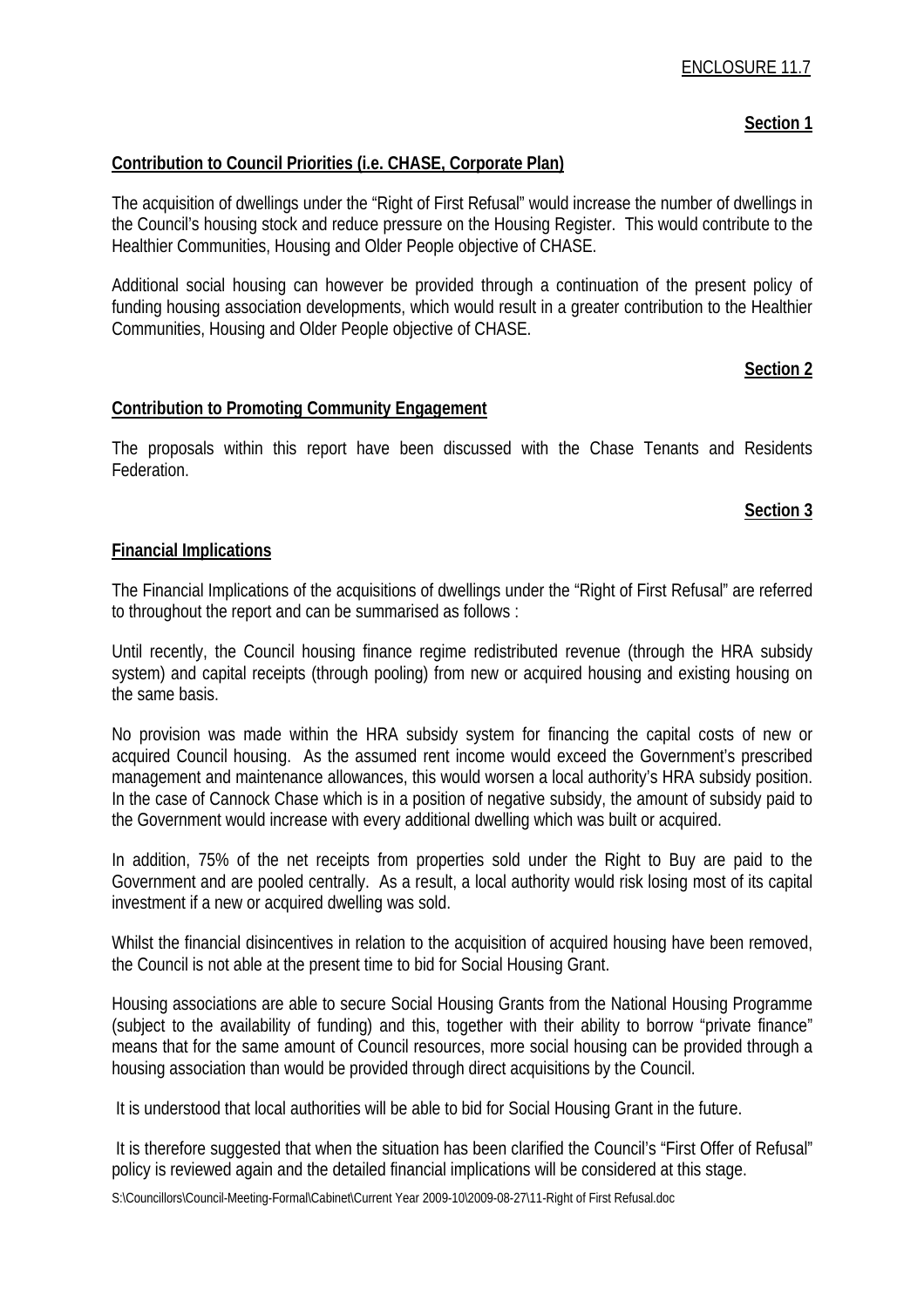Subject to the recommendation being approved there are no direct financial implications for the Council at this stage arising from this report.

|                                                                                                        | Section 4 |
|--------------------------------------------------------------------------------------------------------|-----------|
| <b>Legal Implications</b>                                                                              |           |
| The Legal Implications are set out throughout the report.                                              |           |
|                                                                                                        | Section 5 |
| <b>Human Resource Implications</b>                                                                     |           |
| There are no human resource implications arising from this report.                                     |           |
|                                                                                                        | Section 6 |
| <b>Section 17 (Crime Prevention)</b>                                                                   |           |
| There are no identified Section 17 implications arising from this report.                              |           |
|                                                                                                        | Section 7 |
| <b>Human Rights Act Implications</b>                                                                   |           |
| There are no identified implications in respect of the Human Rights Act 1998 arising from this report. |           |
|                                                                                                        | Section 8 |
| <b>Data Protection Act Implications</b>                                                                |           |

There are no identified implications in respect of the Data Protection Act arising from this report.

# **Section 9**

# **Risk Management Implications**

The "imbalance" of dwelling types within the social housing stock has been identified in the Council's risk register. The potential problems associated with this risk include supply exceeding demand in respect of certain dwelling types (for example one bedroom bungalows) and demand exceeding supply in respect of other dwelling types (for example houses). As a consequence, problems associated with a loss of rent income and tenant dissatisfaction arise.

The score rating for the gross risk is 16 which falls within the high risk category.

The Council is however undertaking a number of actions to mitigate the risks which include:-

- (a) The introduction of Choice Based Lettings.
- (b) The implementation of a Decent Homes Improvement Plan.
- (c) The disposal of vacant one bedroom bungalows and the use of the resultant capital receipts to facilitate the provision of additional social housing.

S:\Councillors\Council-Meeting-Formal\Cabinet\Current Year 2009-10\2009-08-27\11-Right of First Refusal.doc